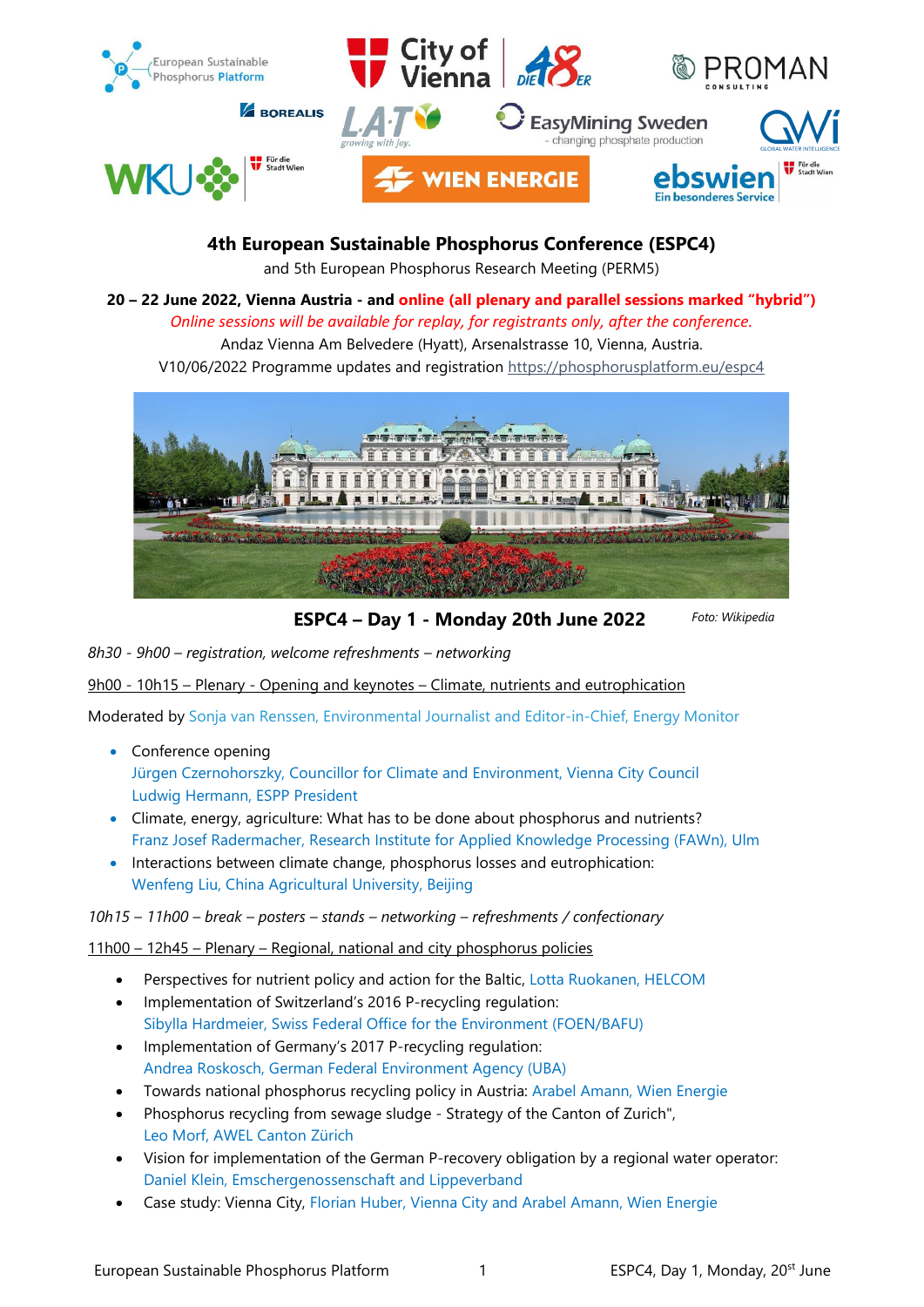#### *12h45 – 14h15 – lunch - posters – stands – networking*

14h15 – 15h45 – Parallel sessions

- Nutrient recovery operating experience technology showcase (hybrid) (companies in ESPP-DPP-NNP Nutrient Recovery [Technology Catalogue\)](https://phosphorusplatform.eu/activities/p-recovery-technology-inventory) Moderator/rapporteur: Karyn Georges, Isle Utilities & Veronica Santoro, ESPP
- Phosphorus recovery from ashes Moderator/rapporteur: Paulo Pavinato, University of São Paulo & Christian Adam, Federal Institute for Materials Research and Testing (BAM)
- Biochars and hydrothermal carbonisation Moderator/rapporteur: Christian Del Valle Velasco, Université Laval, Canada & INRAE & Tabea Knickel, German Phosphorus Platform (DPP)

Speakers for parallel sessions in special programme section, below

*15h45 -16h30 - break– posters – stands – networking - refreshments / confectionary*

16h30 – 17h45 – Plenary Business perspectives for nutrient sustainability

Moderated by Sonja van Renssen, Environmental Journalist and Editor-in-Chief, Energy Monitor

- Reports from parallel sessions, questions and discussion
- Business vision statements from nutrient sustainability leading companies Matt Kuzma, Ostara Wim Moerman, NuReSys José María Gómez Palacios, Biomasa Peninsular Henk Aarts, N2 Applied Leonie Boller, Ductor Christophe Guyot, Holcim Hubert Halleux, Prayon Hanane Mourchid, OCP Group Marina Ettl, Yara
- The fertilisers industry, phosphorus sustainability and the Green Deal Jacob Hansen, Fertilizers Europe
- Market perspectives for phosphate fertilisers and other uses of phosphorus, and place of recycling: Alberto Persona, Principal Analyst Fertecon/HIS
- ESPP to cover nitrogen recovery and recycling, Olivier Bastin, ESPP

## **19h00 Evening networking event:**

19h00 Pre-dinner drinks.

20h00 Conference dinner,

22h00 Big John Whitfield & The Vienna Soul Society

**Vienna City Hall festivities hall (Rathaus Festsaal)** *30'' by metro, 50'' by foot from Andaz hotel.*



 *Foto: Wikipedia*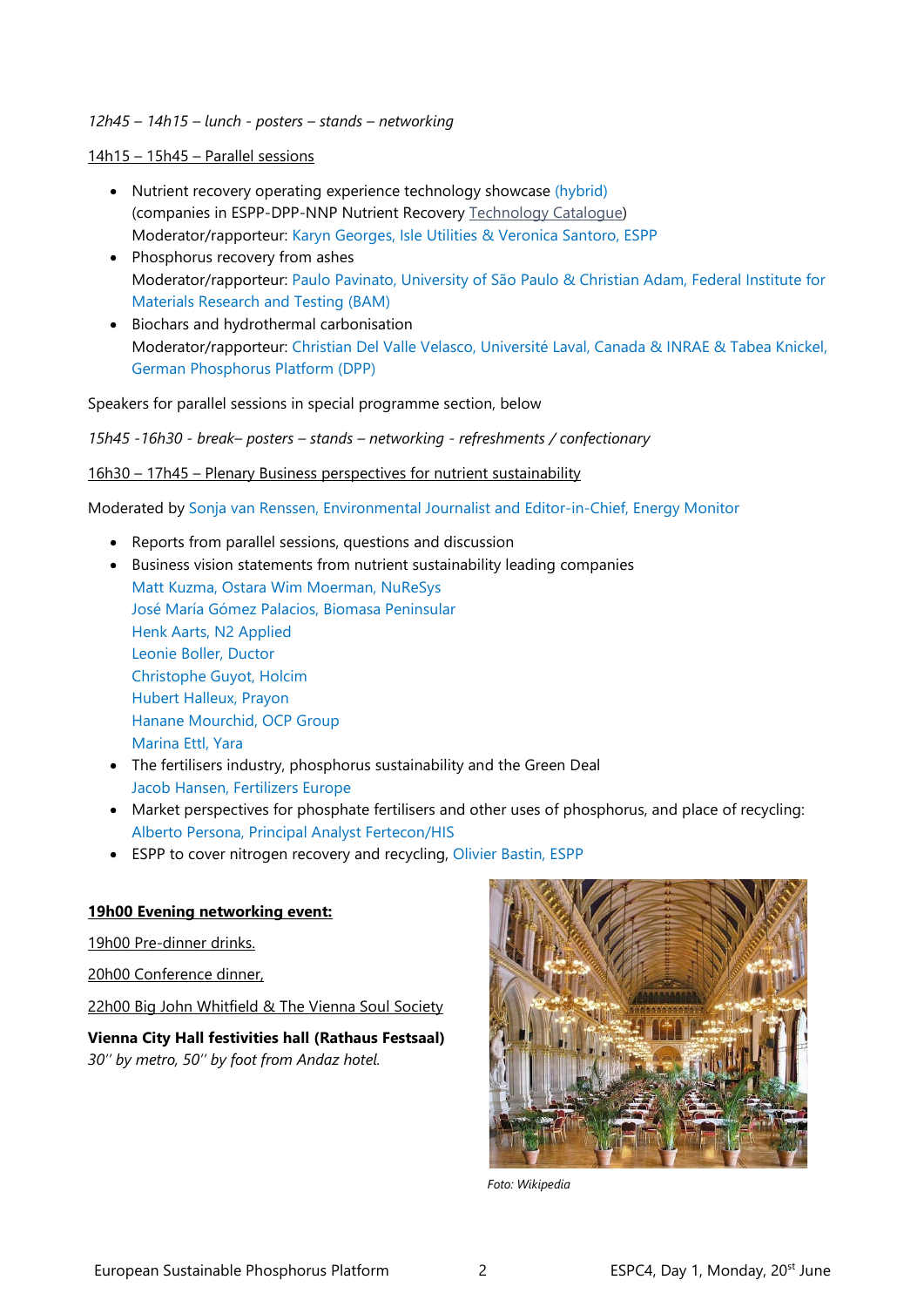# **ESPC4 – Day 2 - Tuesday 21st June 2022**

#### 9h00 – 10h30 – Plenary - EU Policies

Moderated by Sonja van Renssen, Environmental Journalist and Editor-in-Chief, Energy Monitor

- Transition from a linear to a circular economy demonstrated by the new Fertilising Products Regulation, Johanna Bernsel, Deputy Head of Unit, European Commission DG Grow
- Implementation of the nutrient loss reduction target set by the Green Deal Farm-to-Fork and Biodiversity Strategies: European Commission, Isidro Campos-Rodriguez, European Commission DG Agriculture
- Business vision statements from nutrient sustainability leading companies Christian Guillaume, Sulzer Pumps Jean-Christophe Ades, Kemira Clement Houllier, Phosphea (Groupe Roullier) Matthias Staub, Veolia Tanja Schaaf, Metso:Outotec Group Anne Marie Henihan, Ireland Dairy Processing Technology Centre Matthias Rapf, FlashPhos project for Italmatch and University of Stuttgart Michel Elia Riechmann, VaLoo
- Towards an integrated EU approach, the proposed INMAP (EU Integrated Nutrient Management Action Plan) Andrea Vettori, Deputy Head of Unit, European Commission DG Environment
- Industry innovation in phosphorus chemistry and sustainability perspectives: Eva-Maria Leuschner, Clariant

*10h30 – 11h15 – break – posters – stands – networking - refreshments / confectionary*

#### 11h15 – 12h45 – Parallel sessions (speakers presented in special programme section below)

- New fertilisers for nutrient sustainability Moderator/rapporteur: Sonja van Renssen, Energy Monitor & Veronica Santoro, ESPP
- Emerging nutrient recovery technologies (hybrid) Moderator/rapporteur: Ana Robles, IRTA, Ghent University / Biorefine Cluster & Ana Soares, Cranfield **University**
- Policies and regional actions for phosphorus sustainability Moderator/rapporteur: Lukas Egle, European Commission JRC (Joint Research Centre) & Geneviève Metson, Linköping University, Sweden

*12h45 – 14h15 – lunch - posters – stands – networking*

14h15 – 15h30 – Plenary – Visions and Actions

Moderated by Sonja van Renssen, Environmental Journalist and Editor-in-Chief, Energy Monitor

- Reports from parallel sessions, questions and discussion
- Vision statements from ESPC4 sponsors Pär Larshans, Chief Sustainability Officer, Ragn-Sells Group / EasyMining Wolfgang Hofmair, Borealis Group Teresa Schubert, Wien Energie
- Experience and future objectives of the nutrient platforms in Europe and worldwide Chris Thornton, European Sustainable Phosphorus Platform (ESPP) Jacob Jones, North Carolina State University, for STEPS (US National Science Foundation's new Convergence Research Center for Phosphorus Sustainability) Tabea Knickel, German Phosphorus Platform (DPP) Nathalie Tijdink, Netherlands Nutrient Platform Matt Scholz, US Sustainable Phosphorus Alliance (SPA)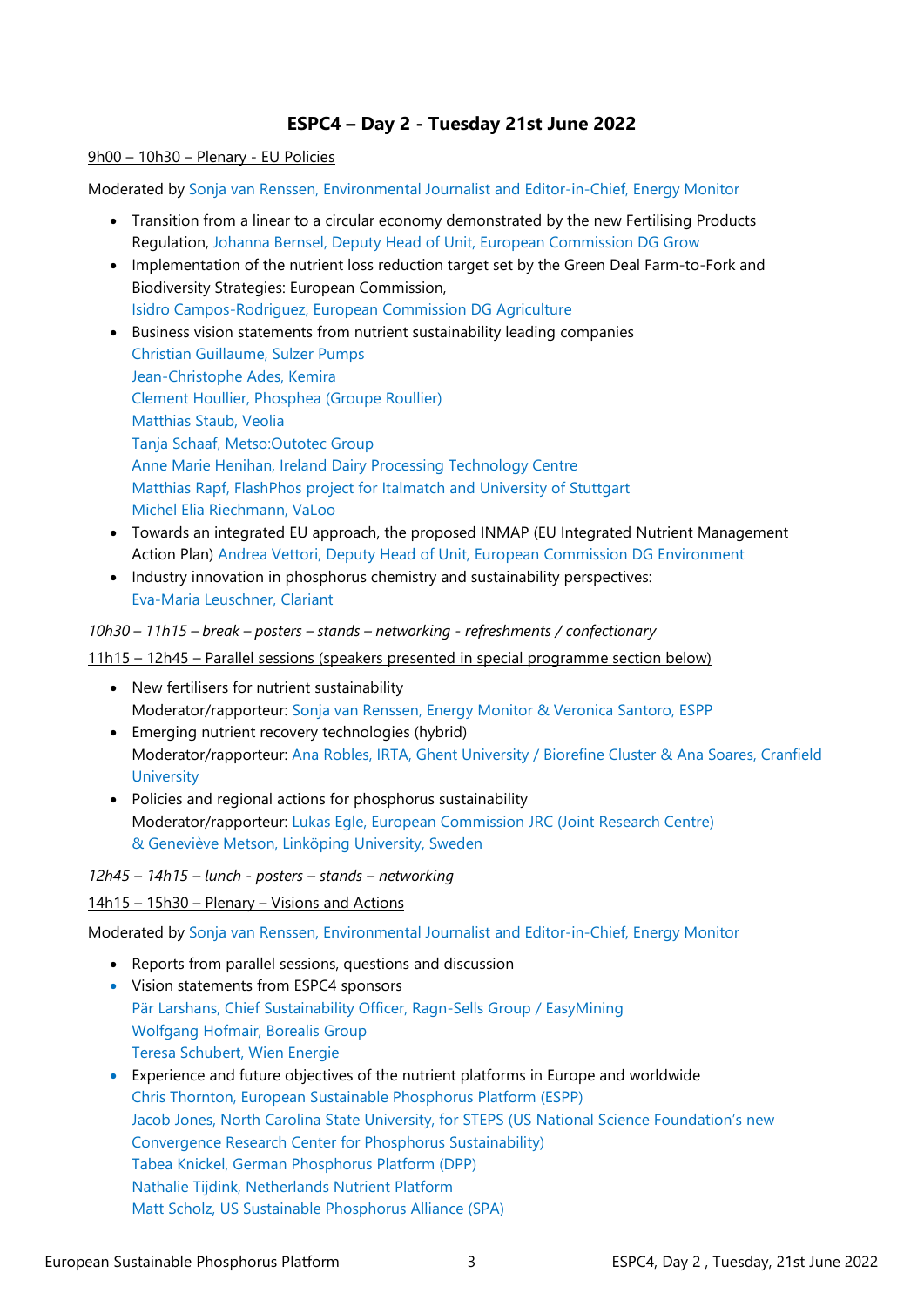*15h30 – 16h00 – break – posters – stands – networking - refreshments / confectionary*

16h00 – 17h00 – Plenary – Perspectives and Conclusions

Moderated by Sonja van Renssen, Environmental Journalist and Editor-in-Chief, Energy Monitor

- What the Green Deal means for EU policies on nutrients, Virginijus Sinkevičius, European Commissioner for Environment
- Perspectives for global nutrient management, Sinikinesh Jimma, United Nations Environment.
- Conclusions of the "Our Phosphorus Future" Report, Will Brownlie, UK-CEH Edinburgh
- Panel discussion on perspectives for phosphorus sustainability policies Johanna Bernsel, European Commission, DG Grow Heide Spiegel, Austrian Agency for Health and Food Safety Jacob Hansen, Fertilizers Europe Else Bünemann, Research Institute of Organic Agriculture (FIBL) Tamsyn Kennedy, Scottish Water Chris Thornton, European Sustainable Phosphorus Platform (ESPP)

#### **17h00 – ESPC4 Conference Closure**

## **Tuesday evening social event:**

19h00 – 22h00 The Third Woman – An immersive city adventure inspired by the classic movie "The Third Man"

## **Wednesday 22nd June 2022**

#### **Optional excursion**:

8h30 Vienna sludge-to-energy and future P recovery facilities of Wien Energie. Max. 60 participants.

Same time as PERM5 morning sessions – you can attend either the sludge processing free excursion or PERM5 morning sessions.

#### **5th Phosphorus in Europe Research Meeting (PERM5)**:

9h00 – 16h30, Andaz Vienna Am Belvedere (Hyatt). NOTE: additional registration fee required.

#### **Young scientists and R&D networks event**:

17h – 18h30 and Wednesday evening social.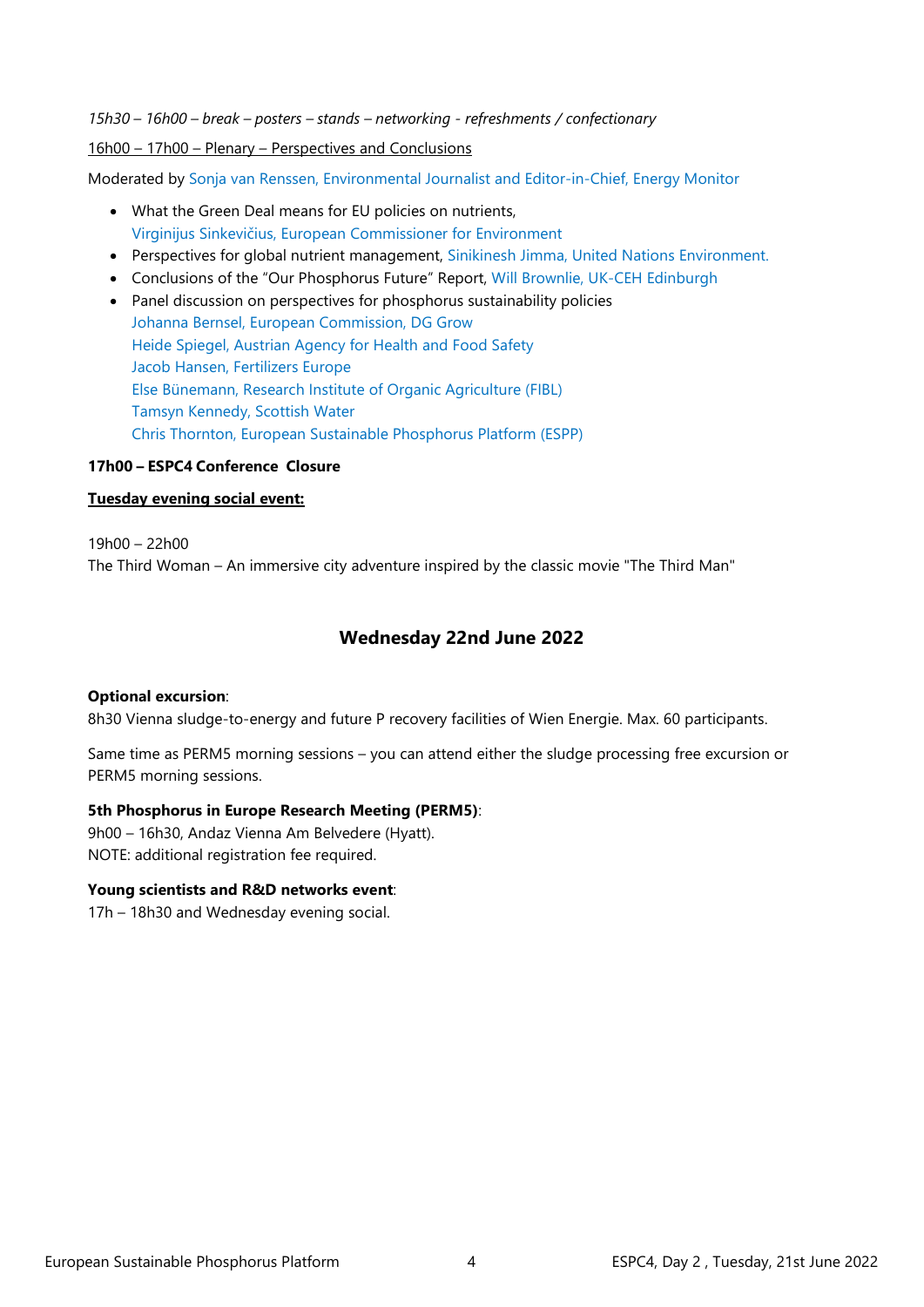## **Speakers for ESPC4 Parallel Sessions**

# **ESPC4 Day 1: Monday, June 20th, 2022, 14:15 – 15:45 CEST**

**Parallel Session #1 (hybrid) Nutrient recovery operating experience technology showcase**

- **Marc Sonveaux, Prayon, Belgium**
- **Leon Korving, Vivimag – WETSUS, The Netherlands & Bengt Hansen, Kemira – Sweden**
- **Yariv Cohen, EasyMining (Ragn-Sells) – N, P, and K recovery technologies**
- **Michiel Verspuij, ICL Fertilisers**
- **Henk Aarts, N2 Applied: Plasma treatment of slurry and digestate, sustainable fertiliser from air and electricity**
- **Arttu Laasonen, ENDEV Nutrient Recycling Technologies**

#### **Parallel Session #2:**

#### **P-recovery from ashes**

- **Werner Preisig, ERZO, Switzerland & Anders Nättorp, University of Applied Sciences and Arts Northwestern Switzerland School of Life Sciences Institute for Ecopreneurship (FHNW)**: Close the P-cycle: A solution in coorporation with cement industry
- **Beatrice Decker, MFPA Weimar, Germany**: Resin-in-Pulp technology, an adapted holistic approach for nutrient and P-recycling from sewage sludge ashes (Abonocare)
- **Florian Benedikt, Vienna University of Technology (TU Wien), Austria**: P-recycling from sewage sludge with fluidized bed incineration applying in-situ heavy metal removal
- **Theresa Sichler, Federal Institute for Materials Research and Testing (BAM), Germany**: European sewage sludge ash monitoring
- **Lasse Fabian Köhl, Fraunhofer IKTS, Germany**: Decentralised phosphorus recycling from sewage sludge using dust firing and in-situ heavy metal separation (DreiSATS)
- **Laura Fiameni, University of Brescia and INSTM, Italy**: Heavy metal stabilization in sewage sludge ash with poultry litter ash to enhance phosphorus recovery

#### **Parallel Session #3:**

#### **Biochars and hydrothermal carbonisation**

- **Marc Buttman, TerraNova Energy, Germany**: TerraNova®ultra - hydrochar from sludge, P-recovery and carbon sequestration
- **Helmut Gerber, Pyreg, Germany: Biochar from biosolids**: the climate-positive alternative to conventional phosphorus fertilizer
- **Lisa Röver, Deutsches Biomasseforschungszentrum gGmbH, Germany**: P-recycling via hydrothermal carbonization and the use of complexing agents and acids (Abonocare)
- **Raquel Zambrano Varela, TreaTech, Switzerland**: Phosphorus recovery from hydrothermally treated sewage sludge. Closing the P cycle.
- **Clara Kopp, University of Copenhagen, Denmark**: Activation of P-rich biochars and ashes to increase plant P availability
- **Peter Axegård, C-Green AB, Sweden** Hydrochar from different sources in soil applications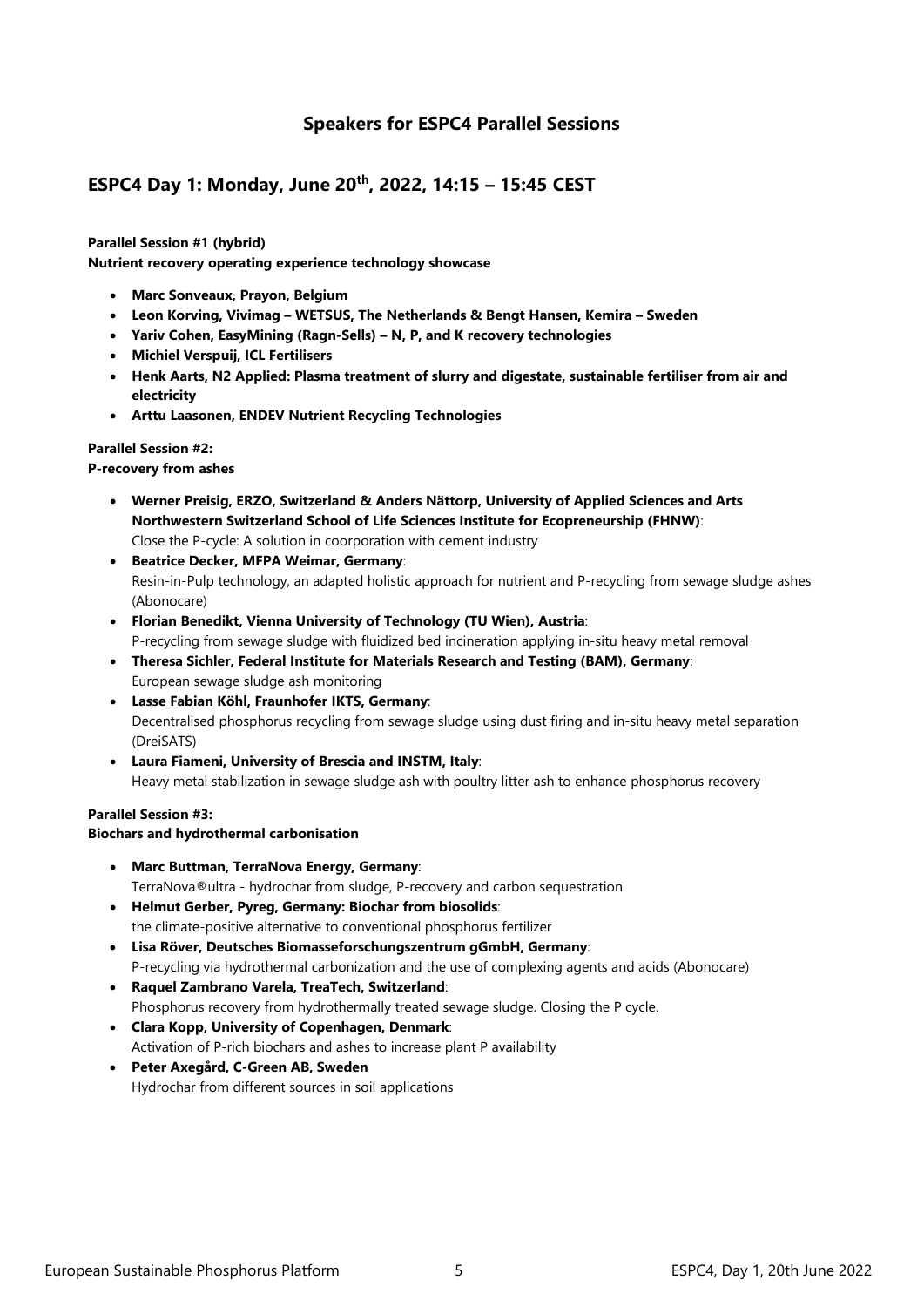# **ESPC4 Day 2: Tuesday, June 21st, 2022, 11:15 – 12:45 CEST**

#### **Parallel Session #4**

#### **New fertilisers for nutrient sustainability**

- **Else Bünemann, FiBL, Switzerland**:
	- Bio-based fertilizers as efficient alternative phosphorus sources for closing nutrient cycles (Lex4Bio)
- **Farida Dechmi, Agrifood Research and Technology Centre of Aragon, Spain**: Assessing phosphorus soil status and fertilisers management in the Ebro river intensive irrigated area (Spain)
- **Alicia Hernández Mora, University of Natural Resources and Life Sciences Vienna (BOKU), Austria**: Developing fertilizer compliance test methods for recycled P fertilizer products (Lex4Bio)
- **Julia Santolin, University of Antwerp, Belgium: Comparative consequential LCA**: microbial fertilizers grown on potato wastewater, common organic fertilizers: and mineral fertilizers
- **Berta Singla, BETA Technological Centre (UCC-UVIC), Spain**: Nutrient recovery from pig slurry – Production and agronomic quality assessment of added value bio-based fertilisers (Fertimanure)
- **Kari Ylivainio, Natural Resources Institute Finland (Luke)**: Phosphorus losses from different soil types caused by bio-based fertilisers (Lex4Bio)

#### **Parallel Session #5:**

#### **Emerging nutrient recovery technologies (hybrid)**

- **Pim De Jager, Aquacare, Netherlands:**  BioPhree: next generation solution to remove and re-use phosphate in surface & effluent waters to ppb-level. • **Adriana Romero Lestido, Cetaqua, Spain:**
- Turning wastewater treatment plants into biorefineries: global value chain from bioresources to valuable products (LIFE Enrich)
- **Anders Øfsti, Hias How2O AS, Norway:** Sustainable Phosphorus Removal with the Hias Process
- **Rubén Rodríguez-Alegre, LEITAT Technological Center & Universitat Politècnica de Catalunya, Spain:**  Innovative integration of membrane technologies for nutrient recovery from high organic load streams (FERTIMANURE)
- **Szabolcs Pap, University of the Highlands and Islands, UK:** New technology to recover phosphorus from wastewater within the Circular Economy: a Scottish case study (Phos4You)
- **Lidia Paredes, BETA Technological Centre (UVIC-UCC), Spain:** Recovering nutrients from aquaculture industry by-products for the production of bio-based fertilizers (Sea2Land)
- **Sergio Lloret Salinas, EGEVESA, Spain:**  New urban wastewater treatment based on natural coagulants to avoid phosphorus pollution (LIFE Newest)
- **Lukas Pohl, University of Stuttgart:**

Industrial demonstration of the FlashPhos process – state of the project after one year"

#### **Parallel Session #6:**

#### **Policies and regions for phosphorus sustainability**

• **Katharine Heyl, Research Unit Sustainability and Climate Policy, University of Rostock, Germany:** 

Sustainable phosphorus management under the future Common Agricultural Policy?

- **Francesco Avoglio, HERA Spa, Italy:**  Feasibility and sustainability assessment of struvite recovery solutions in Bologna, WWTP Italy
- **Lisa Harseim, Albert-Ludwigs University of Freiburg, Germany:**  Cities revisited: Out-of-the-box governance of phosphorus flows in food
- **Fabian Kraus, Kompetenzzentrum Wasser Berlin, Germany:**  Mandatory P-recovery from sewage sludge (ash) in Germany – a multiple-goal conflict?
- **Esa Salminen, Vahanen Environmental Consultiny OY – AFRY Project, Finland:**
- Nutrient balance and handprint of the Finnish forest industry • **Anna Muntwyler, European Commission JRC Ispra:**
- Modelling phosphorus dynamics in European agricultural soils and assessing phosphorus policy goals
- **Sophia Schüller, FiW e.V. at RWTH Aachen University, Germany:**  The funding measure RePhoR - Regional Phosphorus Recycling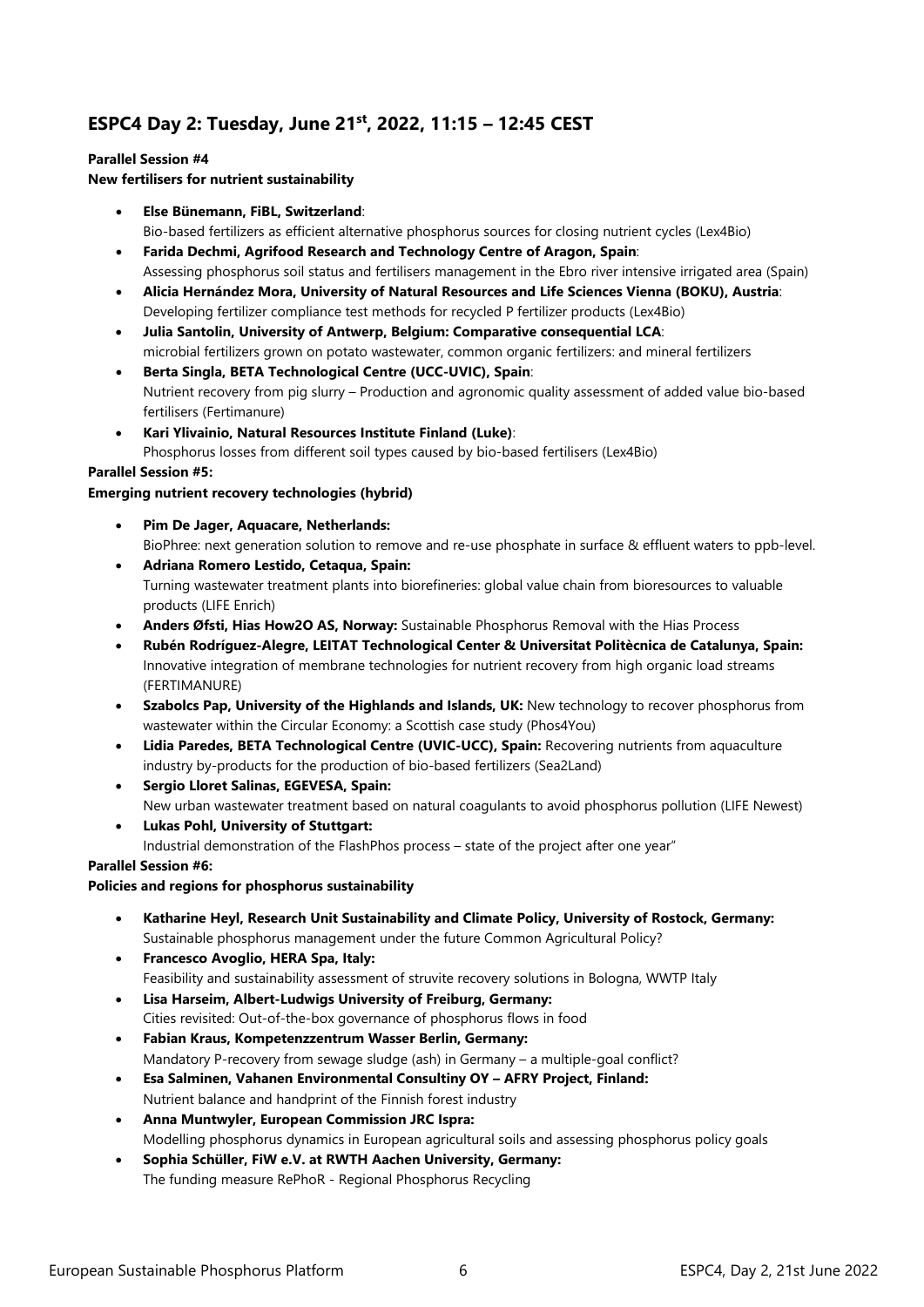

etaflorence# renewableenergies





## **Wednesday June 22nd, 2022**

## **9h00 – 10h30 : Phosphorus recycling research & technology update**

Moderator: **Chris Thornton, Secretary General, ESPP**

Welcome. Outcomes of PERMs 1-4. Meeting objectives and outputs **Ludwig Hermann, President, ESPP**

Introducing the Nutrient Recycling Community: a platform to exchange knowledge and good practices between research projects dealing with nutrient recycling in EU. **Ana Robles Aguilar, Ghent University, Belgium**

Greenhouse gas emissions from digestate composting **Bente Føreid, NIBIO, Norway**

Contributing to sustainable rural development and transition to a circular bioeconomy with a special focus on nutrient sustainability

**Laia Llenas Argelaguet, BETA Technological Center (UVIC-UCC), Spain**

Questions and discussion I

Phosphorus recovery technologies **Erik Meers, Ghent University and Biorefine Cluster Europe, Belgium**

LIFE projects: from R&D to pilot testing and implementation **Federico de Filippi, CINEA**

Questions and discussion II

Vision Statements from ESPP R&D Members: **Adriana Romero Lestido, CETAQUA, Spain Matthias Rapf, University of Stuttgart Leon Korving, WETSUS Kari Ylivainio, LUKE Marzena Smol, IGSMIE PAN**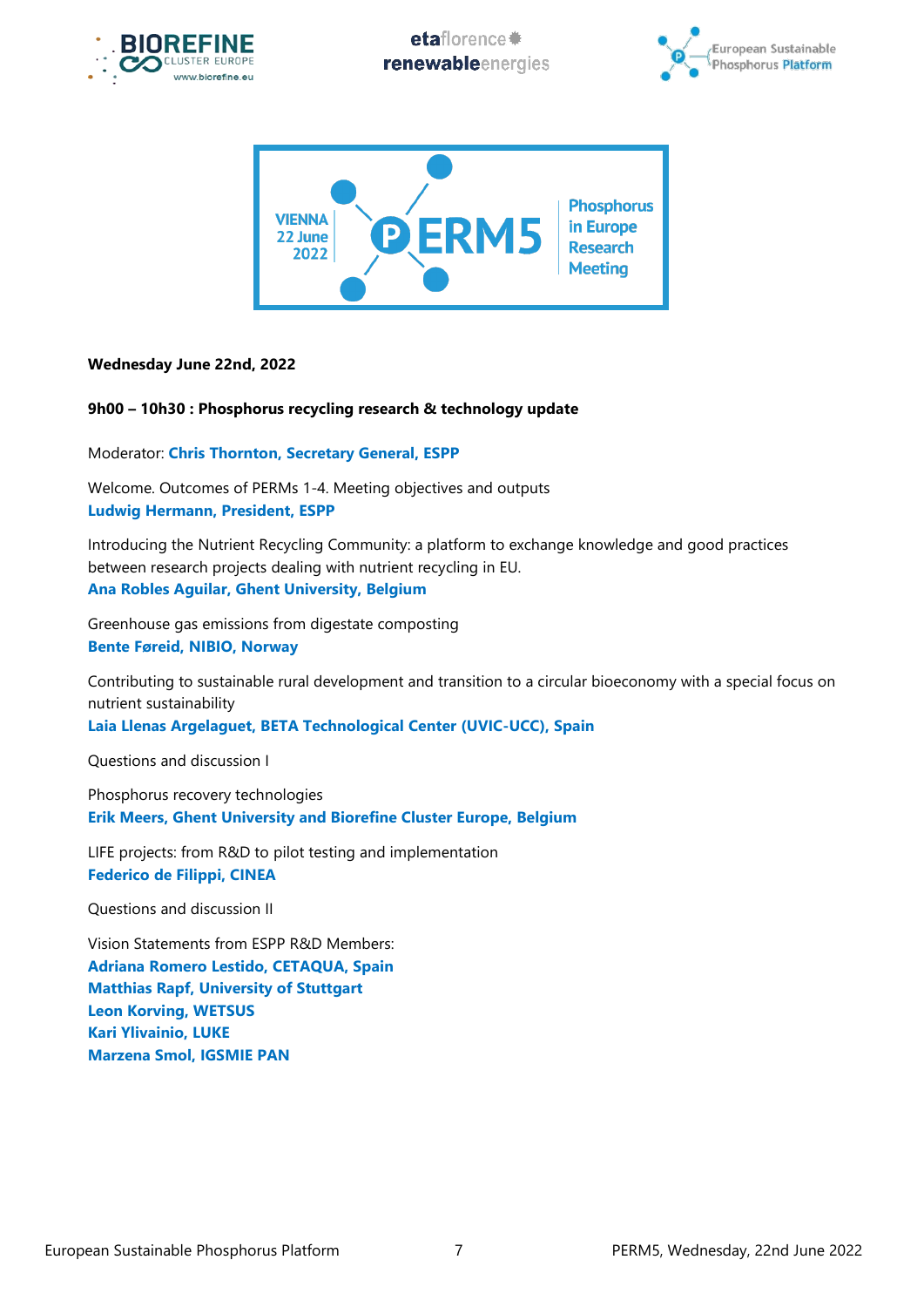## **10h45 – 12h15 : Parallel breakout sessions I**

## **New and recycled phosphorus fertilisers (hybrid)**

Moderator: Olivier Bastin, Acoso/ESPP Rapporteur: Veronica Santoro, ESPP

- Assessment of P availability and efficiency of recycled P fertilizers Recommendations for pot trial standardisation, Ana Robles, IRTA (Spain) and Ghent University / Biorefine Cluster Europe (Belgium)
- Efficacy of Actinobacteria-based biofertilizer to improve cereal plant growth under phosphate/potassium rocks fertilization, Kenza Boubekri, Mohammed VI Polytechnic University, **Morocco**
- Microbial phosphate solubilization: A potential alternative for increasing soil phosphorus sustainability, Wissal Elhaissoufi, Mohammed VI Polytechnic University, Morocco
- Farmers' perception and willingness to pay for bio-based fertilisers in the EU, Sergio Garmendia and Egor Moshkin, Ghent University, Belgium
- Reduced nitrous oxide emissions in a pot trial with novel organic NP(K)-char fertilizers, Carolyn-Monika Görres, Hochschule Geisenheim University, Germany
- Phenotypic and genotypic screening of potato cultivars for phosphorus efficiency, Mousumi Hazarika, University Rostock, Germany

## **Iron – phosphorus interactions in phosphorus recycling (coordinated by WETSUS)**

Moderator: Leon Korving, Wetsus, Netherlands Rapporteur: Bengt Hansen, Kemira, Sweden

- Biological and chemical drivers over P availability from different P forms: an incubation experiment Ángel Velasco Sánchez, UniLaSalle Rouen, France
- Insight into direct phosphorus release from simulated wastewater ferric sludge: influence of hysiochemical factors Aseel Al Nimer, Wilfrid Laurier University, Canada
- Summary of P-Trap results: concepts to reduce diffuse P input to surface waters, Stephan Krämer, Universitat Wien, Austria
- The impact of P on Fe(II) catalyzed ferrihydrite transformation under oscillating redox condition, Xingyu Liu, University of Bayreuth, Germany
- Potential of recycled vivianite as P and Fe fertilizer from a mechanistic point of view, Rouven Metz, University of Vienna, Austria
- Research on Fe-P interactions at Wetsus for P recovery, Thomas Prot, TU Delft, Netherlands
- How phosphorus removal technologies in WWTP can impact the phosphorus recovery from sludge? Marie-Line Daumer, INRAE, France

#### **Nutrient recovery from dairy industry processing wastewaters (coordinated by REFLOW)**

Moderator: Jan-Philip Uhlemann, Wageningen University and Research, Netherlands Rapporteur: Ipan Hidayat, BETA Technological Centre (UCC-UVIC), Spain

- Multiple resource recovery from dairy processing waste. A circular economy approach for downstream valorization, Pablo Martín Binder, BETA Technological Centre (UCC-UVIC), Spain
- Hydrothermal carbonization of surplus sludge from effluent treatment in various milk processing factories, Marzena Kwapinska, University of Limerick, Ireland
- Safe Use of Dairy Processing Sludge and STRUBIAS Food System Fertilising Products in Agriculture Wenxuan Shi, Teagasc, Ireland
- Effects of dairy-processing-sludge (DPS) and derived hydrochar on greenhouse gas (GHG) emissions from maize field, Yihuai Hu, Aarhus University, Denmark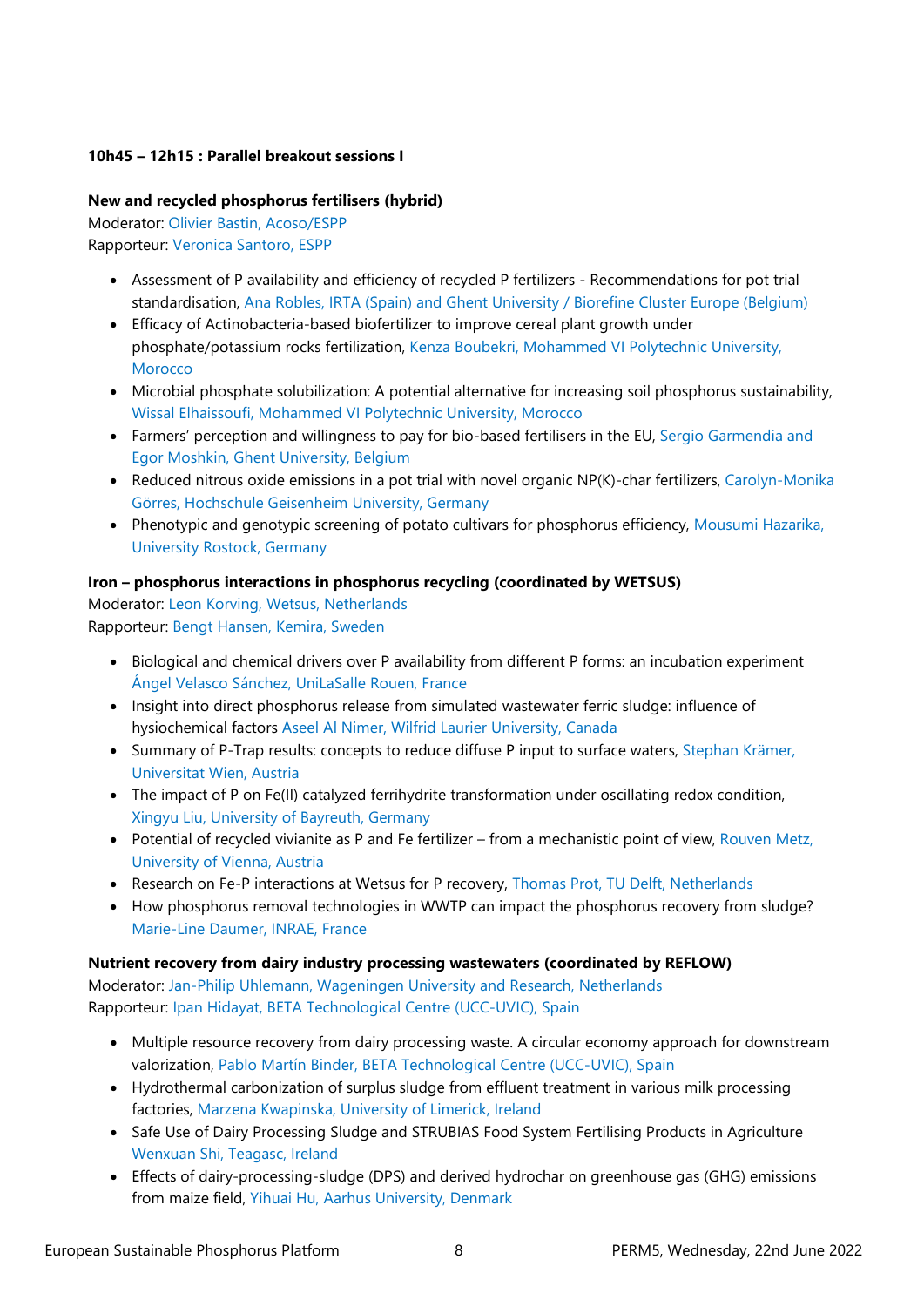- Hydrochar a cheap efficient P-biofertilizer with low climate footprint, Sven Gjedde Sommer, Aarhus University, Denmark
- LCA of multiple scenarios for dairy wastewater treatment and P-recovery processes, Marta Behjat, Chalmers University of Technology, Sweden

### *12h15 – 13h30: Lunch Break*

## **13h30 – 15h00 : Parallel breakout sessions II Phosphorus interactions in soils**

Moderator: Victoria Barcala, Deltares, Netherlands Rapporteur: Jakob Santner, University of Natural Resources and Life Sciences, Vienna (BOKU), Austria

- Simulating long-term phosphorus, nitrogen, and carbon dynamics to advance nutrient assessment in dryland cropping, Bianca Das, University of Queensland, Australia
- Soil phosphorus mining in agriculture Impacts on P availability, crop yields and soil organic carbon stocks, Stefaan De Neve, Ghent University, Belgium
- DOC Addition Increases Phosphate Adsorption in Mediterranean Soils, Yaniv Freiberg, Volcani Center, Israel
- Soil phosphorus turnover in soils under long term P management, Olha Khomenko, Teagasc / University of Limerick, Ireland
- Changes of phosphorus forms in soil as a function of different fertilizing strategies, Martin Kulhánek, Czech University of Life Sciences Prague, Czech Republic
- The Effect of soil pH on phosphate solubility in soils, Klara Mrak, University of Natural Resources and Life Sciences, Vienna (BOKU), Austria

## **Regional policies for nutrient stewardship (hybrid)**

Moderator: Robin Harder, Swedish University of Agricultural Sciences, Sweden Rapporteur: Nathalie Tijdink, Dutch Nutrient Platform, Netherlands

- A material flow model for the implementation of phosphorus recovery in a model region Hiep Le, RWTH Aachen, Germany
- Nutrient Content of Manures and Potential for Valorisation: Case Study of Monaghan and Tipperary, Ireland, Rosanna Kleeman, University College Dublin, Ireland
- Impact and opportunities for the urban water cycle of the 'fully circular in 2050' target of the Netherlands - Circular Water 2050, Kees Roest, KWR Water Research Institute, Netherlands
- Closing the loop of Phoshorus cycle in the Visegrad Group (V4) countries, Marzena Smol, Polish Academy of Sciences, Poland
- Mapping the availability of nutrient-rich side-streams mission impossible? Elina Tampio, Natural Resources Institute Finland (Luke), Finland
- Sustainable agriculture as a vehicle of corporate reputation: sustainability within the value chain of food and agricultural production as a core element of business strategy, Michael Stopford, ANCORED & Ca' Foscari University, Italy

#### **New technologies for nutrient recovery**

Moderator: Matthias Zessner, Vienna University of Technology (TU-Wien), Austria Rapporteur: Francesco Fatone, Università Politecnica delle Marche, Italy

- Vacuum degasification/acidic-neutral absorption for nitrogen recovery from agricultural digestate, Johannes Koslowski, KWB, Germany
- Technical comparison of phosphorus recovery technologies from wastewater, Hanna Kyllönen, VTT, Finland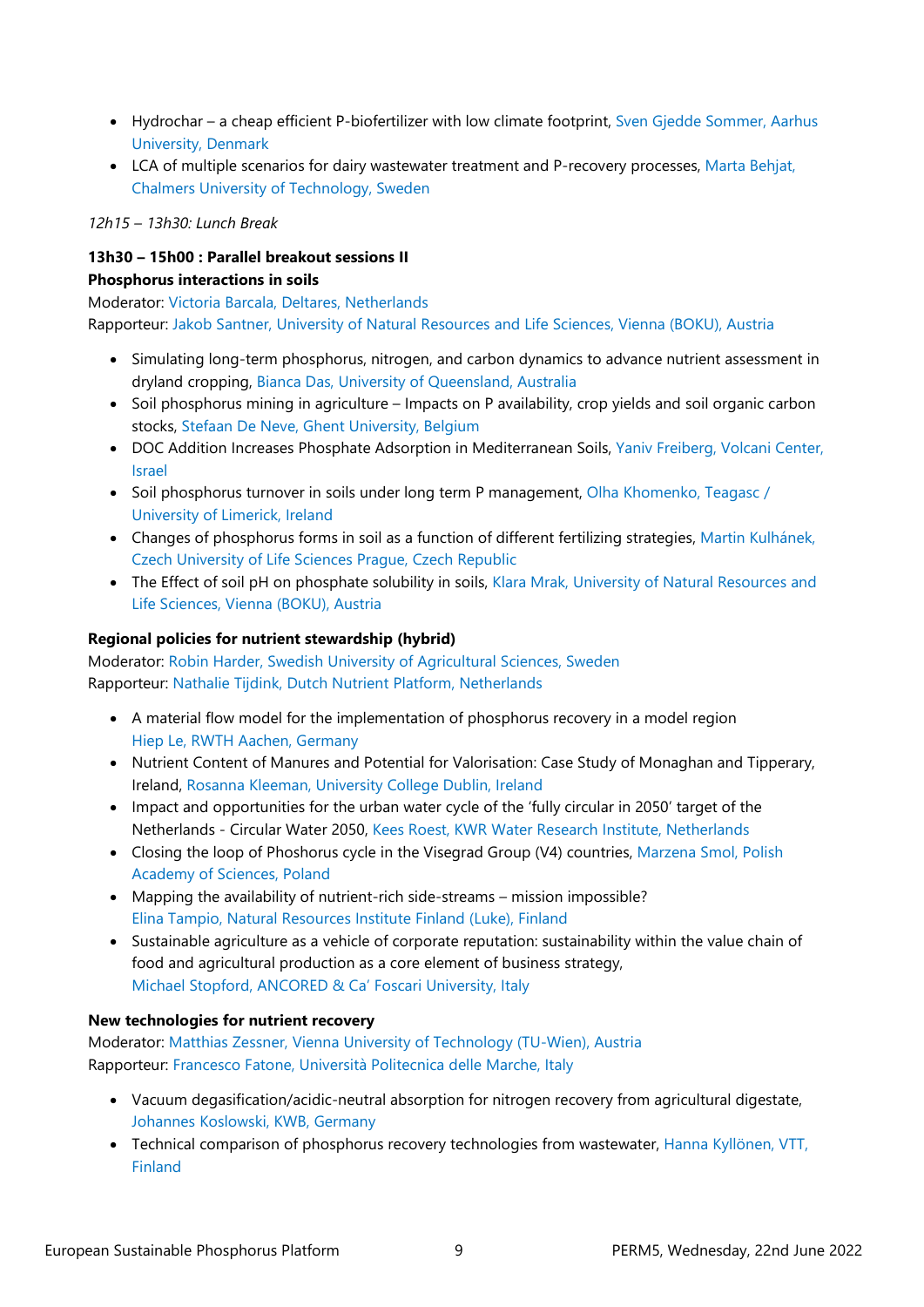- A novel process for an efficient phosphorus utilization from cereal by-products in feed industry, Natalie Mayer, Hamburg University of Technology, Germany
- Flashphos Thermal behaviour of sewage sludge aiming at white phosphorus recovery, Sander Arnout, InsPyro, Belgium
- Yellow phosphorus production from secondary phosphorus resources by carbothermic reduction Takayuki Iwama, Tohoku University, Japan
- Acid-induced phosphorus release from hydrothermally carbonized sewage sludge, Carla Pérez, Umeå University, Sweden
- NPHarvest Calcium based P recovery process as a pre-treatment for N recovery, Juho Kaljunen, Aalto University, Finland
- The FlashPhos process critical resources and zero waste from sewage sludge, Lukas Pohl, University of Stuttgart

15h00 – 16h30 : Perspectives for research and market uptake Moderator: Chris Thornton, Secretary General, ESPP

- Nutrient R&D objectives under Horizon Europe. Katja Klasinc, European Commission DG RTD.
- Summaries of outcomes of each breakout sessions (research needs) Sessions Rapporteurs
- Questions and Discussion
- Key take-aways from the day identified by experts

Close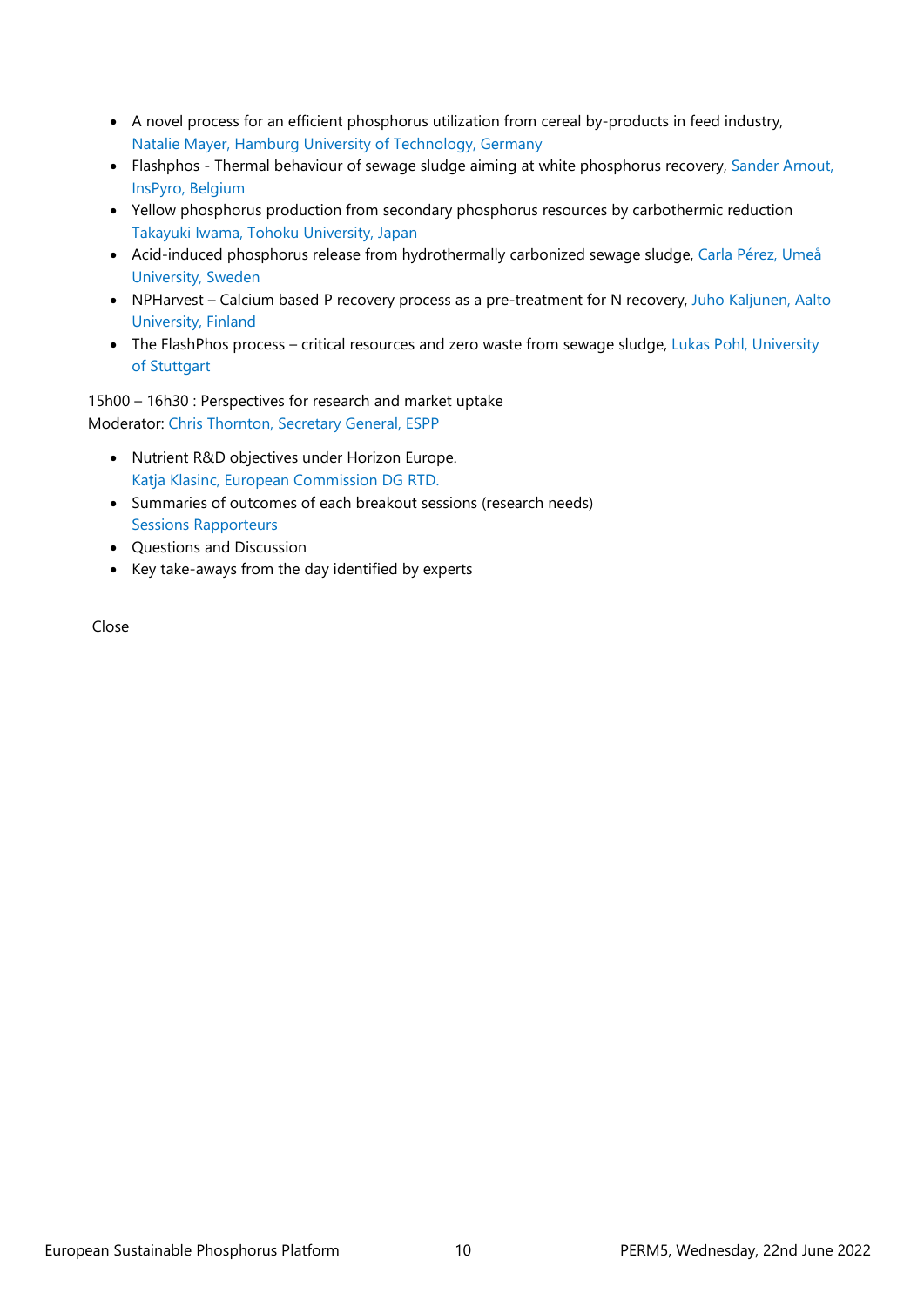# Posters on display during ESPC4 & PERM5

Phosphorus balance, release rates and mechanisms in a eutrophic coupled - reservoir system, Karel As, Bayreuth University, Germany

Use of vivianite obtained from water purification as phosphorus fertilizer, Tolulope Ayeyemi, University of Seville, Spain

Effect of rain variability and water retention measures on phosphorus loads at the farm scale, Victoria Barcala, Deltares, Netherlands

Granular iron-based materials for phosphate removal from waters, Oleksandr Bolielyi, GEOS, Ukraine

Improved soil testing system in the Czech Republic, valuation of p-content in carbonate soils, Pavel Cermak, Crop Research Institute, Czech Republic

The content of available phosphorus in soils of the Czech Republic, Pavel Cermak & Elizaveta Watzlova, Crop Research Institute, Czech Republic

Sugarcane bagasse ash and its blends with triple-superphosphate reduce the dependency on rock phosphate Vitalij Dombinov, Forschungszentrum Jülich GmbH, Germany

Sugarcane bagasse-based ashes as fertiliser for soybeans and the relevance of ash mineral composition on plant phosphorus availability, Vitalij Dombinov, Forschungszentrum Jülich GmbH, Germany

Slow-Release Fertilizers Based on Dispersed Struvite in Thermoplastic Starch Matrix Vitalij Dombinov, Forschungszentrum Jülich GmbH, Germany

Quinoa agricultural waste recycling: Evaluation of agronomic and physicochemical quality of quinoa compost Khadija El Hazzam, Mohammed VI Polytechnic University, Morocco

Structural Study on The Chemical Environment Surrounding Phosphorus in Ash Fractions Suitable for Nutrient Recovery, Sana Elbashir, Umeå University, Sweden

Assessing the bioavailability of several recycled phosphorus forms in alkaline soils, Ran Erel, Volcani Institute, Israel

Strategies for optimizing the scalable microbial synthesis of vivianite, Lordina Eshun, Manchester University, United Kingdom

Nutrient recycling with dry toilets as sustainable solution for communal waste management and regional economies, Albrecht Fritze, Technische Universität Berlin, Germany

Biological phosphorus removal from potato processing industrial wastewater – High phosphorus load, Dorothee Goettert, University of Antewerpen, Belgium

Egestabase – Navigating technologies for recovery and reuse of plant nutrients from human excreta and wastewater, Robin Harder, Swedish University of Agricultural Sciences, Sweden

Novel hybrid membrane process coupled with freeze concentration for phosphorus recovery from cheese whey, Ipan Hidayat, BETA Technology Centre, Spain

Phosphorus Recovery Methods from Secondary Sources, Assessment of Overall Benefits and Barriers with Focus on the Nordic Countries, Aida Hosseinian, University of Oulu, Finland

Development and evaluation of innovative technologies for the phosphate removal and recovery, Jia-Qian Jiang, Glasgow Caledonian University, United Kingdom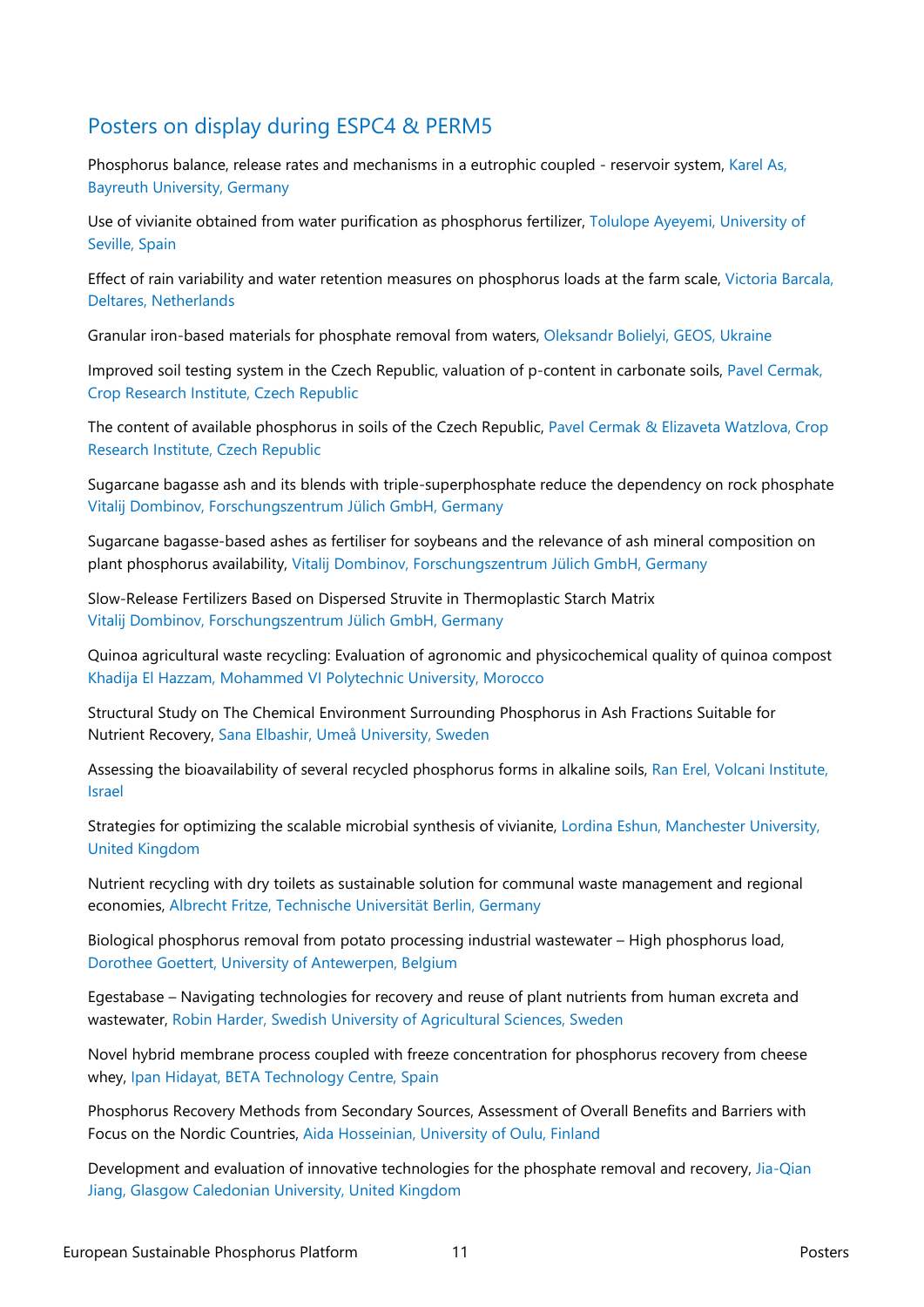Using soil phosphorus sorption saturation with Mehlich 3 extractant to estimate risk of phosphorus losses, Beata Jurga, Institute of Soil Science and Plant Cultivation – State Research Institute, Poland

Exploration of low energy flotation process to selectively separate purple phototrophic bacterial biomass from anaerobic digestate, Bailee Maija Johnson, McGill University, Canada

Hydrothermal Carbonization (HTC) of Dairy Waste: Effect of Temperature and Initial Acidity on the composition and quality of solid and liquid products, Nidal Khalaf, University of Limerick, Ireland

Pilot- and industrial scale R&D at Emschergenossenschaft and Lippeverband: From Phos4You to AMPHORE, Daniel Klein, Emschergenossenschaft / Lippeverband

Production of a safe and nutrient-rich material from a mixture of human waste via pyrolysis, Malte Kraus & Kevin Friedrich, Björnsen Beratende Ingenieure GmbH, Germany

The Swedish Nutrient Platform - A Swedish Innovation Platform for Nutrient Reuse from Wastewater, Elin Kusoffsky, RiSE, Sweden

Nanofertilizer obtained by colloidal self-assembly of amphiphilic molecules for controlled release of phosphorus in soil, Luis Lightbourn, Lightbourn Research Institute, Mexico

Reduction kinetics of iron-rich by-products from drinking water treatment, Mingkai Ma, Utrecht University, **Netherlands** 

Phosphorus leaching following a long-term cattle manure application, Bijesh Maharjan, University of Nebraska – Lincoln, USA

Extraction Effects on Polyphosphate Ion Diffusion as Detected with Gel Electrophoresis and 31P-DOSY-NMR Lori Manoukian, McGill University, Canada

Pilot scale Recovery of Calcium Phosphate from UASB effluent after elimination of Dissolved Inorganic Carbon, Boudewijn Meesschaert, KU Leuven, Belgium

Synthesis of struvite with compost slurry: analysis of the fertilizer potential for the circular economy, Rose Meira, Uni Federal do Oeste do Para, Brazil

Balancing multiple priorities for a circular phosphorus economy: spatial tools to help select processing locations, Geneviève Metson, Linköping University, Sweden

Production of manure derived P-fertilizers through a novel solar drying system for acidified digestates, L. Morey, A. Robles-Aguilar et al., IRTA, Spain

Nutrient pollution in Stockholm's water catchments: Systemically assessing its social, ecological, and technological determinants, Harrie Mort, Leeds University, United Kingdom

Effect of Fe addition on P retention in peaty freshwater sediment, Melanie Munch & Karel As, Utrecht University, Netherlands

Phosphate retention by Fe(III)- and Ca-phases formed upon oxygenation of anoxic groundwaters, Ville Nenonen, Eawag, Switzerland

Phosphorus recovery as struvite from hydrothermal carbonization liquor of chemically produced dairy sludge, Claver Numviyima, Politechnika Wroclawska, Poland

Transformation of Soluble Phosphate within Manure to a Less Soluble Calcium Phosphate Solid, Sidney Omelon and Tian Zhao, McGill University, Canada